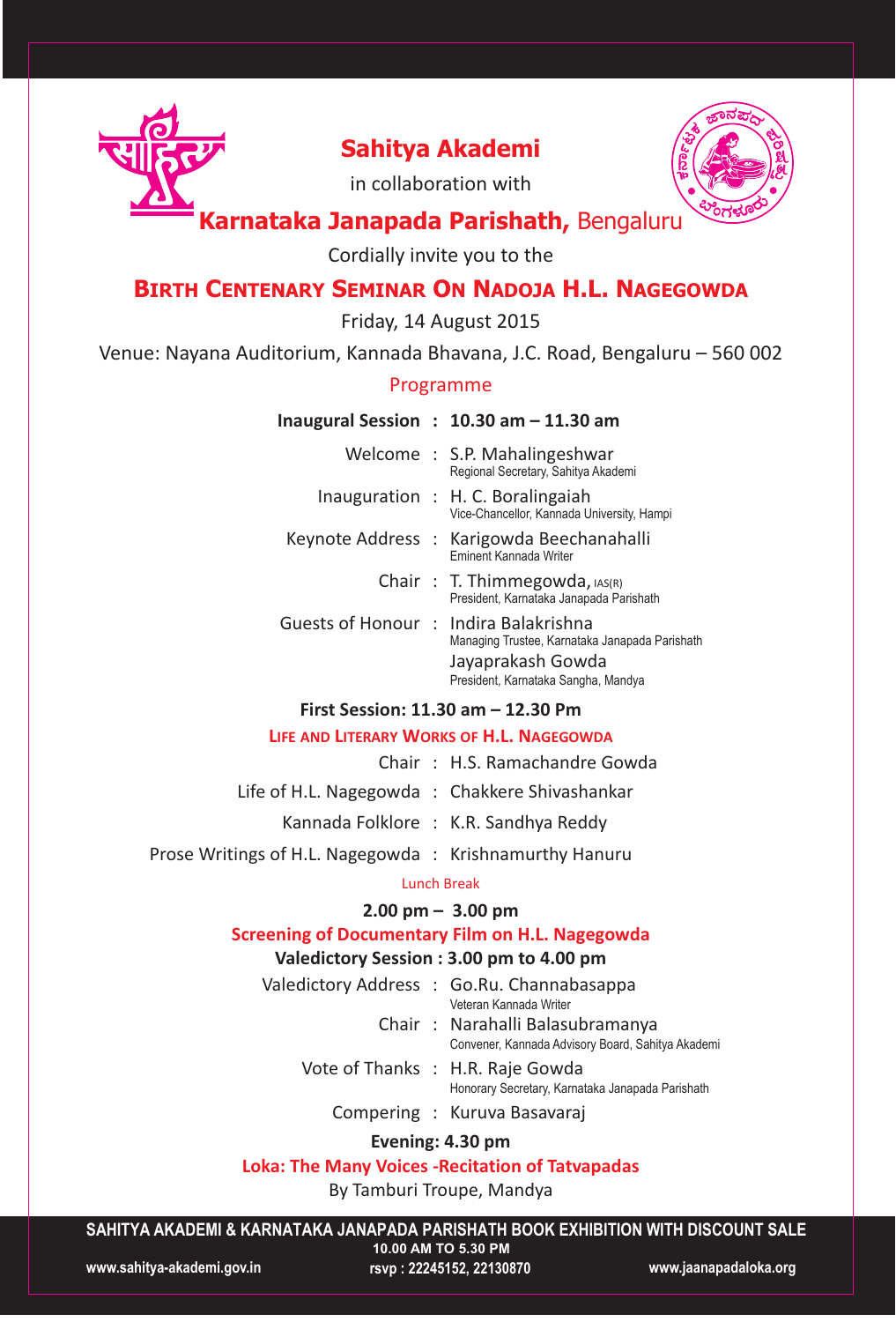ಸಾಹಿತ್ಯ ಅಕಾದೆಮಿ

ಮತ್ತು



ಕರ್ನಾಟಕ ಜಾನಪದ ಪರಿಷತು, ಬೆಂಗಳೂರು

ಇವರ ಸಹಯೋಗದೊಂದಿಗೆ

ನಾಡೋಜ ಹೆಚ್.ಎಲ್. ನಾರ್ಗೆರೌಡರ ಜನ್ನ ಶತಮಾನೋತ್ಸವ ವಿಚಾರ ಸಂಕಿರಣ

## ಶುಕ್ತವಾರ, 14 ಆಗಸ್ಟ್2015

ಸ್ಥಳ : ನಯನ ಸಭಾಂಗಣ, ಕನ್ನಡ ಭವನ, ಜೆ.ಸಿ. ರಸ್ತೆ, ಬೆಂಗಳೂರು – 560 002 ತಮಗೆಲ್ಲರಿಗೂ ಆತ್ಮೀಯ ಸ್ವಾಗತ

### ಕಾರ್ಯಕ್ರಮ

### ಉದ್ಘಾಟನಾ ಗೋಷ್ಠಿ: ಬೆಳಗ್ಗೆ 10.30 - 11.30

- ಸ್ವಾಗತ : ಎಸ್.ಪಿ. ಮಹಾಲಿಂಗೇಶ್ವರ ಪ್ರಾದೇಶಿಕ ಕಾರ್ಯದರ್ಶಿ, ಸಾಹಿತ್ಯ ಅಕಾದೆಮಿ ಉದ್ಘಾಟನೆ : ಹಿ.ಚಿ. ಬೋರಲಿಂಗಯ್ತ
- ಕುಲಪತಿಗಳು, ಕನ್ನಡ ವಿಶ್ವವಿದ್ಯಾಲಯ, ಹಂಪಿ ಆಶಯ ನುಡಿ : ಕರೀಗೌಡ ಬೀಚನಹಳ್ಳಿ
	- ಪ್ರಸಿದ್ಧ ಕನ್ನಡ ಲೇಖಕರು
	- ಅಧ್ಯಕತೆ : ಟಿ. ತಿಮ್ಮೇಗೌಡ, ಐ.ಎ.ಎಸ್ (ನಿ) ಅಧ್ಯಕ್ಷರು, ಕರ್ನಾಟಕ ಜಾನಪದ ಪರಿಷತ್ತು
- ಗೌರವ ಅತಿಥಿಗಳು : ಇಂದಿರಾ ಬಾಲಕೃಷ್ಣ ಮ್ಯಾನೇಜಿಂಗ್ ಟ್ರಸ್ತಿ ಕರ್ನಾಟಕ ಜಾನಪದ ಪರಿಷತ್ತು ಜಯಪ್ರಕಾಶ ಗೌಡ

ಅಧ್ಯಕ್ಷರು, ಕರ್ನಾಟಕ ಸಂಘ, ಮಂಡ್ಯ

## ಮೊದಲನೇ ಗೋಷ್ಠಿ : ಬೆಳಗ್ಗೆ 11.30 - ಮಧ್ಯಾಹ್ನ 12.30

### ಹೆಚ್.ಎಲ್. ನಾಗೇಗೌಡರ ಜೀವನ ಮತ್ತು ಕೃತಿಗಳು

ಅಧ್ಯಕ್ಷತೆ : ಹಿ.ಶಿ. ರಾಮಚಂದ್ರೇಗೌಡ ಹೆಚ್.ಎಲ್. ನಾಗೇಗೌಡರ ಜೀವನ : ಚಕ್ಕೆರೆ ಶಿವಶಂಕರ ಕನಡ ಜಾನಪದ : ಕೆ.ಆರ್. ಸಂಧ್ಯಾ ರೆಡ್ತಿ ಹೆಚ್.ಎಲ್. ನಾಗೇಗೌಡರ ಗದ್ಯ ಬರವಣಿಗೆಗಳು : ಕೃಷ್ಣಮೂರ್ತಿ ಹನೂರು

### ಊಟದ ಬಿಡುವು

### ಮಧ್ತಾಹ್ನ2.00 - 3.00 : ಎಚ್.ಎಲ್. ನಾಗೇಗೌಡರ ಸಾಕ್ಷ್ಯಚಿತ್ರ ಪ್ರದರ್ಶನ

### ಸಮಾರೋಪ ಗೋಷ್ಠಿ: ಮಧ್ಯಾಹ್ನ 3.00 - 4.00

ಸಮಾರೋಪ ನುಡಿ : ಗೊ.ರು. ಚನಬಸಪ ಹಿರಿಯ ಕನ್ನಡ ಲೇಖಕರು ಅಧ್ಯಕ್ಷತೆ : ನರಹಳ್ಳಿ ಬಾಲಸುಬ್ರಹ್ಮಣ್ಯ ಸಂಚಾಲಕರು, ಕನ್ನಡ ಸಲಹಾ ಮಂಡಳಿ, ಸಾಹಿತ್ಯ ಅಕಾದೆಮಿ ವಂದನಾರ್ಪಣೆ : ಹೆಚ್.ಆರ್. ರಾಜೇಗೌಡ ಗೌರವ ಕಾರ್ಯದರ್ಶಿ, ಕರ್ನಾಟಕ ಜಾನಪದ ಪರಿಷತ್ತು ನಿರೂಪಣೆ : ಕುರುವ ಬಸವರಾಜ್

### ಸಂಜೆ 4.30ಕ್ಕೆ

### ಲೋಕ : ವಿಭಿನೃಧನಿಗಳು : ತತ್ರಪದಗಳ ಗಾಯನ

ತಂಡ : ತಂಬೂರಿ, ಮಂಡ್ತ ಇವರಿಂದ

ಸಾಹಿತ್ಯ ಅಕಾದೆಮಿ ಮತು ಕರ್ನಾಟಕ ಜಾನಪದ ಪರಿಷತಿನ ಪ್ರಕಟಣೆಗಳ ಪ್ರದರ್ಶನ ಮತು ರಿಯಾಯಿತಿ ದರದಲ್ಲಿ ಮಾರಾಟ - ಬೆಳಗ್ಗೆ 10.00 ರಿಂದ ಸಂಜೆ 5.30ರ ವರೆಗೆ www.sahitya-akademi.gov.in rsvp: 22245152, 22130870 www.jaanapadaloka.org